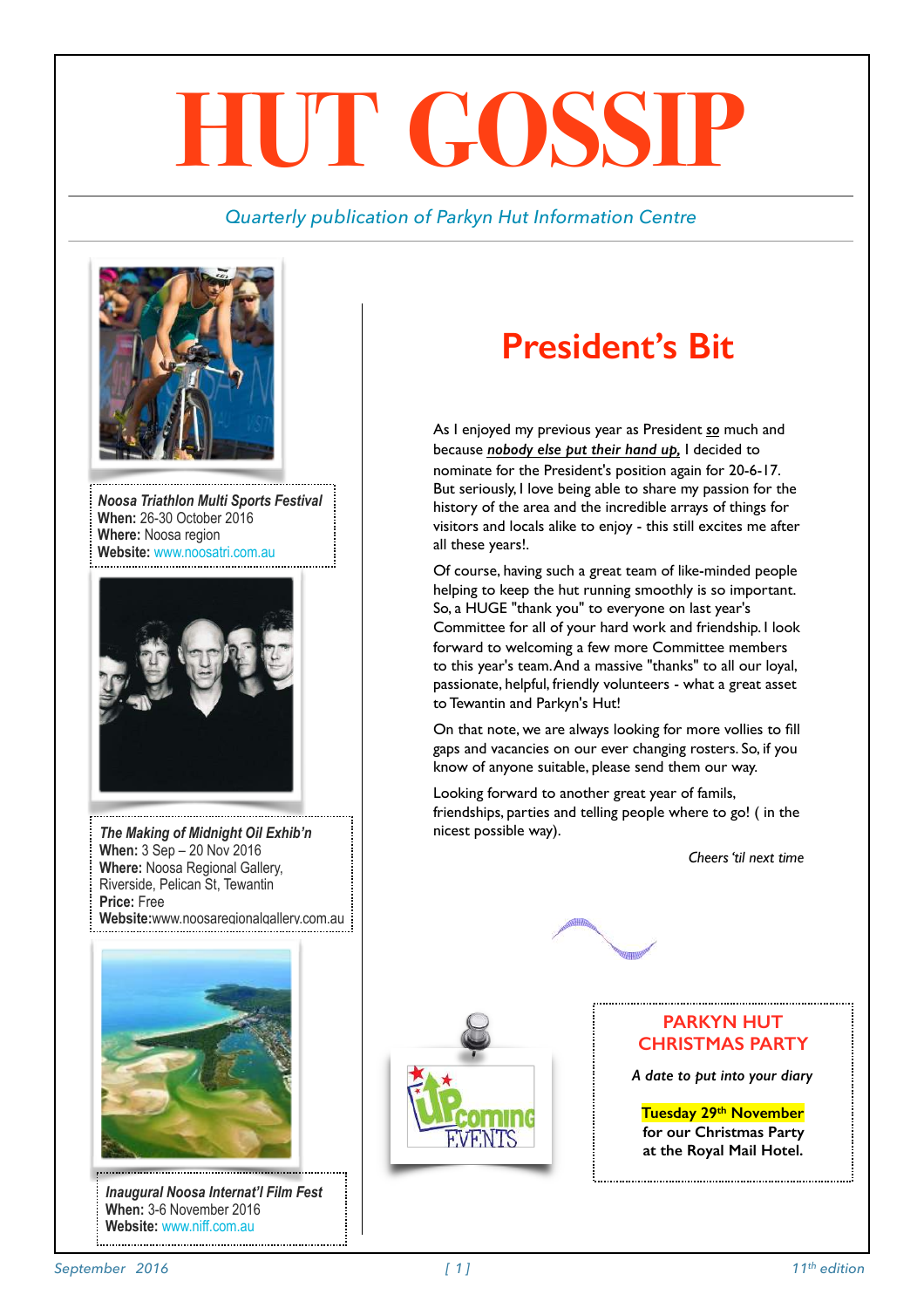### Did you know ?

#### **Mr William Arthur Wallace ?? ( of Wallace House )**



Born Mackay 1876

His parents drowned when he was 10 . Arthur and his siblings were sent to live with relatives (Arthur and Fred stayed in Australia,. Linda, Laurence and John Thornhill were sent to England)

Education: from tutors at his Uncle's cattle station - Brisbane Grammar School and he was a Cadet to Bernard Dupuy a local Mackay Surveyor.

Married Alice Dimmock, daughter of former Mackay Mayor George Dimmock on 8th December 1901.

Got top marks in first Qld Surveyors exam.

Went to Malay states as a Surveyor for the British Government Colonial Service.

Always Interested in scientific things, terrestrial magnetism in Malaya. Fishing, crabs, in Tewantin which he documented. Now held by the Noosa Library., Wrote other books.

Retired to Tewantin and built the house on 80 acres of land which had been Walter Hay's land in about 1930.

Mr Wallace died in Cooroy Hospital 1974 (aged 97).

Please note: full story and photo's in Red folder under bench in the Hut.

Information gathered by George Pearce (from Marion Dunstan notes, G.G.Daughter of Mr Wallace)

*… George Pearce*

### Annual General Meeting



### New Committee elected

Following the AGM held on 27 September, 2016 your newly elected Committee for 2016-17 consists of the following members :

President Gail McBurney Vice President Jill Morley Secretary Wendy Ivanusec Treasurer **Paul Morley** *Committee* Assistant Secretary Keetha McInnerney Historian George Pearce Roster Clerk Davina Rossiter General Committee **Ron Strudwick** 

Richard Carter Michael Payne

Our sincere thanks to the outgoing Committee.

To round the evening off, Committee, members and partners adjourned to the Royal Mail to relax over a couple of drinks and a good meal - wouldn't be dead for quids !!



#### This Week In Science



**IFLS** 

evidence of bacterial DNA in the human genome.



Scientists discovered the molecule that makes naked mole rats immune to cancer.



Researchers 3-D printed a powerful ttery no larger than a grain of sand.



A particle containing 4 quarks was confirmed for the first time.



ientists developed a 2 gigaelectronvolt particle accelerator that fits on a tabletop.



Research found that using silver can make antibiotics up to 1,000x<br>more effective.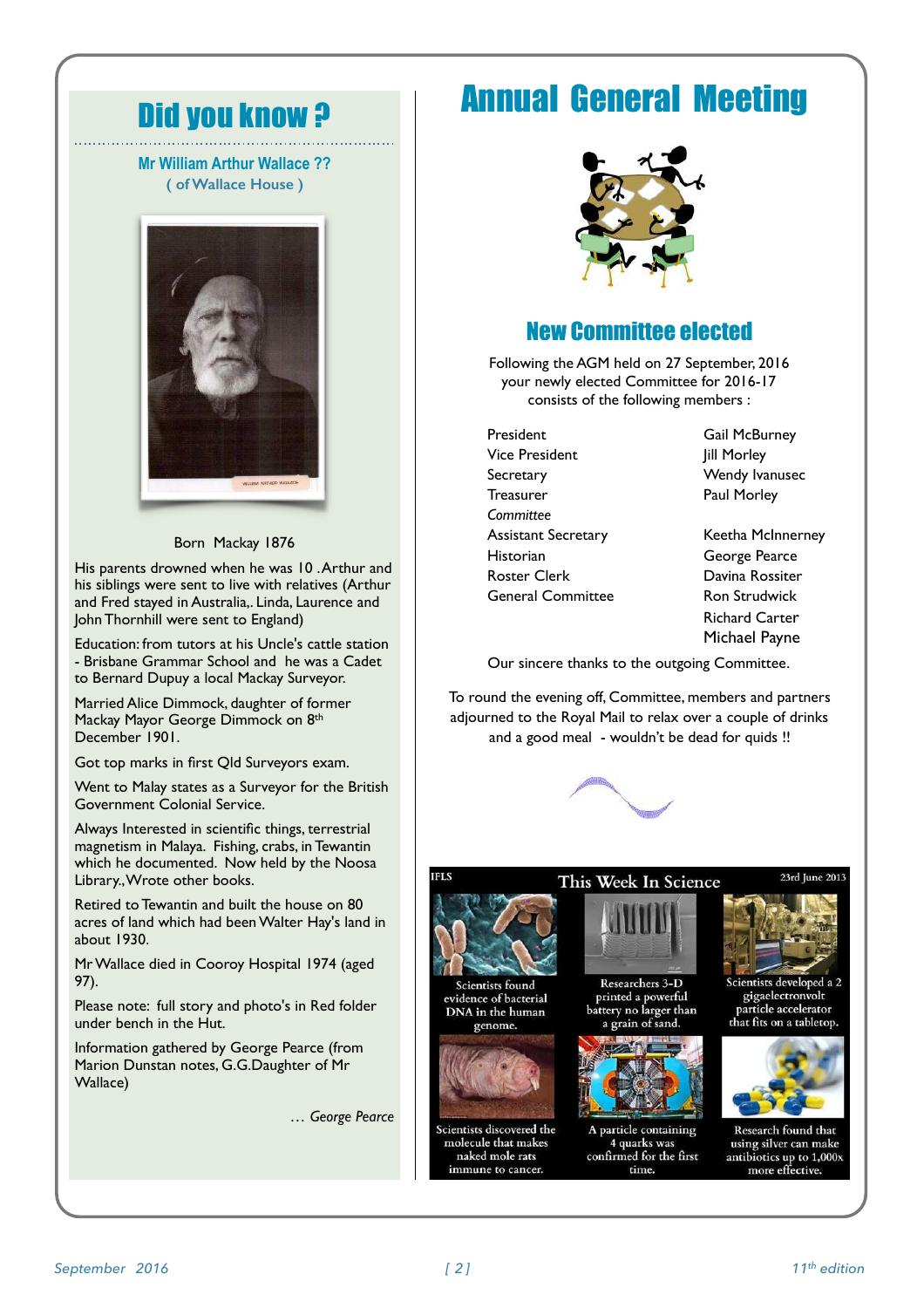# Whale Watching on Wild One - 26 August 2016

On a beautiful Friday morning a couple of weeks ago, a group of ten vollies were picked up from Parkyn Hut by a courtesy bus from Whale One Cruises, Mooloolaba. We were to be treated by this company to a day of whale-watching off the Sunshine Coast, and we were given a good introduction as to what to expect by the knowledgeable busdriver.

The company operates two whalewatching boats: a traditional twinhulled boat (WhaleOne) with two enclosed and open deck areas carrying some 100 passengers, and a much newer and somewhat smaller, but very fast, single-deck glorified speedboat (WildOne) taking up to about 50 passengers, powered by an incredible four 450HP outboards.

This was the boat we boarded; WhaleOne with a fairly full complement of passengers left about 30 minutes prior to us.

Once clear of the Mooloolah River, and after entering an almost flat ocean, we proceeded at high speed to a spot a few kilometres out from Mudjimba Island, easily catching up to the other boat at that point. The boat's skipper was very knowledgeable about both whales and boating, so we felt very safe. We were then entertained for the next ninety minutes or so by at least one pod of three or four adult whales accompanied by some dolphins; the whales seemed to enjoy our company, and performed well, deliberately approaching us, with much showing-off of tail flukes and

pectoral fins, as well as producing noisy and misty blows. We followed these whales south, accompanied by WhaleOne.

We were then treated to a guided tour from about Mt Coolum back to Point Cartwright, circumnavigating Mudjimba Island on the way. We were also given an incredible demonstration of WildOne's manoeuvrability: it is indeed an amazing boat.

Overall, the day was a great adventure, and we were bussed back to Tewantin to finish up the tour. We learned that the company's advice to bring a warm jacket was timely: the ocean breeze and the wind generated by the fast boat can be very chilly indeed!

*… Bill & Helga*

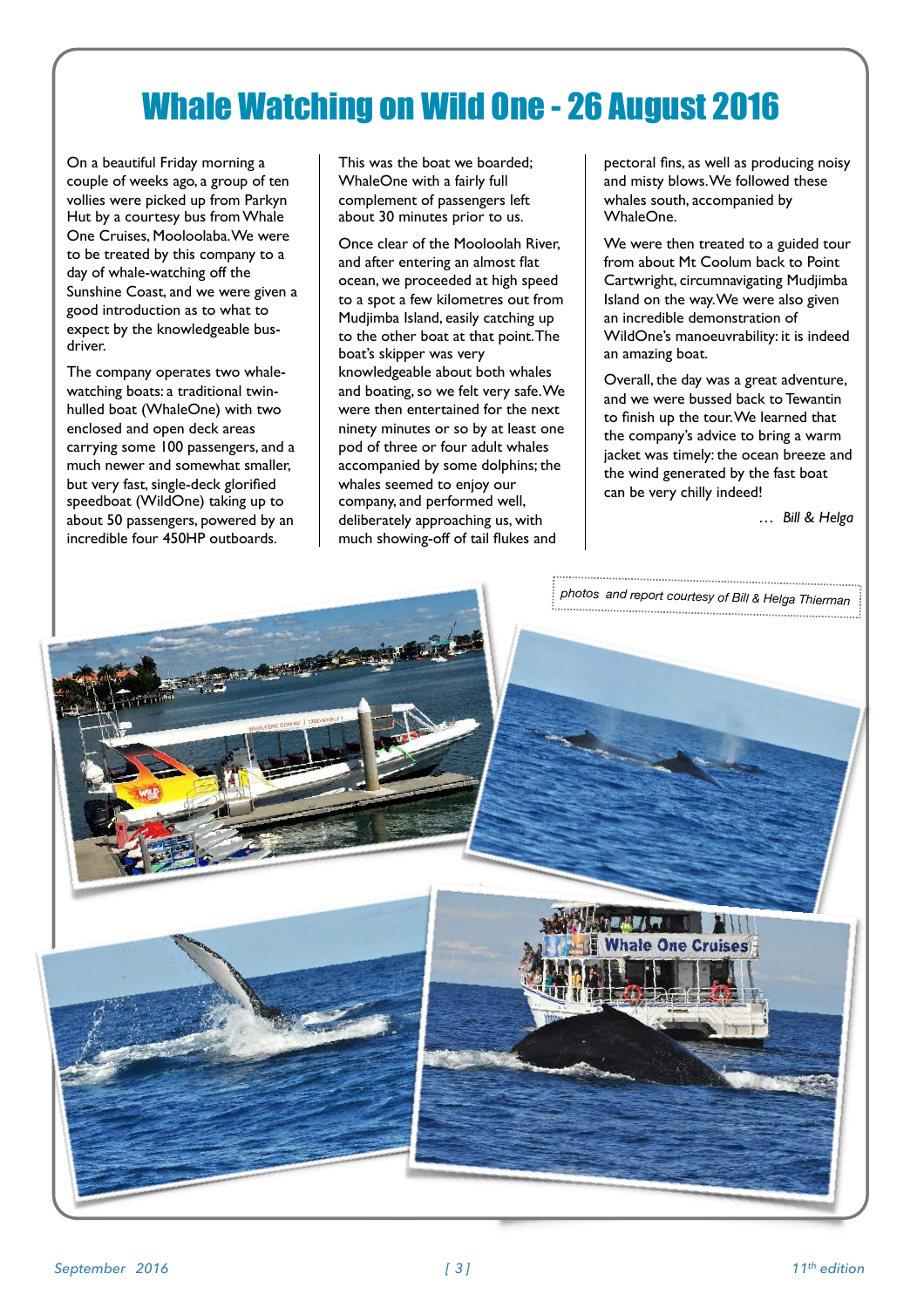

Dr Pages Road upgrade is a win for hinterland tourism

Former Noosa Mayor Noel Playford today cut the ribbon on Council's \$5.6 million Dr Pages Road upgrade.

Mr Playford said Dr Pages Road was already carrying an extra 100 vehicles a day since being sealed, in a win for hinterland tourism.

*"As a result of this project, residents and tourists can now enjoy a round trip from Tewantin out through the hinterland towns of Boreen Point, Kin Kin, Cooran, Pomona and Cooroy* 

# A Short Memoir

Born in the 1930s and early 40s, we exist as a very special age cohort. We are the "last ones." We are the last, climbing out of the depression, who can remember the winds of war and the war itself with fathers and uncles going off. We are the last to remember ration books for everything from sugar to shoes to stoves. We saved tin foil and poured fat into tin cans. We saw cars up on blocks because tires weren't available and milk was delivered in a horse drawn cart.

We are the last who spent childhood without television; instead imagining what we heard on the radio. As we all like to brag, with no TV, we spent our childhood "playing outside until the street lights came on." We did play outside and we did play on our own.

The lack of television in our early years meant, for most of us, that we had little real understanding of what the world was like. Our Saturday afternoons, if at the movies, gave us newsreels of the war and the holocaust sandwiched in between westerns and cartoons. Newspapers and magazines were written for

# Dr Pages Road Upgrade

*without travelling on a single gravel road,"* he said.

*"Following de-amalgamation, I promised the community we would prioritise the sealing of Dr Pages Road and part of Kinmond Creek Road to provide a fully sealed hinterland loop – a project that has been on the table for more than 20 years. So I am pleased to join Mayor Wellington, councillors and staff today to celebrate its completion."*

Mr Playford, who retired in March following more than 20 years in local government, announced the multi-million dollar project in his last Noosa Council budget.

adults. We are the last who had to find out for ourselves.

As we grew up, the country was exploding with growth. . Pent up demand coupled with new installment payment plans put factories to work. New roads would bring jobs and mobility. The veterans joined civic clubs and became active in politics. In the late 40s and early 50's the country seemed to lie in the embrace of brisk but quiet order as it gave birth to its new middle class. Our parents understandably became absorbed with their own new lives. They were free from the confines of the depression and the war. They threw themselves into exploring opportunities they had never imagined.

We weren't neglected but we weren't today's all-consuming family focus. They were glad we played by ourselves 'until the street lights came on.' They were busy discovering the post war world.

Most of us had no life plan, but with the unexpected virtue of ignorance and an economic rising tide we simply stepped into the world and went to find out. We entered a world of overflowing plenty and opportunity; a world

The Federal Government's 'Roads to Recovery' funding program contributed \$1,826,696 toward the project.

Planning and Infrastructure Director Martin Drydale said: *"By designing the road upgrade in-house, Council had been able to keep costs down, avoid the need for property acquisitions and minimise environmental impacts."*

Mayor Tony Wellington said: *"More trees have been protected than is usual for a road construction project, and where the road crosses waterways, we've minimised environmental impacts through clever design. The road also now has Q10 flood immunity.*

*"This project is successfully making our wonderful hinterland more accessible,"* Cr Wellington said.

*… 13 July 2016*

where we were welcomed. Based on our naïve belief that there was more where this came from, we shaped life as we went.

We enjoyed a luxury; we felt secure in our future. Of course, just as today, not all share in this experience. Depression poverty was deep rooted. Polio was still a crippler. The Korean War was a dark presage in the early 50s and by middecade school children were ducking under desks. China became Red China. Castro set up camp in Cuba and Khrushchev came to power.

We are the last to experience an interlude when there were no existential threats to our homeland. We came of age in the late 40s and early 50s. The war was over and the cold war, terrorism, climate change, technological upheaval and perpetual economic insecurity had yet to haunt life with insistent unease.

Only we can remember both a time of apocalyptic war and a time when our world was secure and full of bright promise and plenty. We experienced both.

We grew up at the best possible time, a time when the world was getting better not worse.

*We are the 'last ones.'*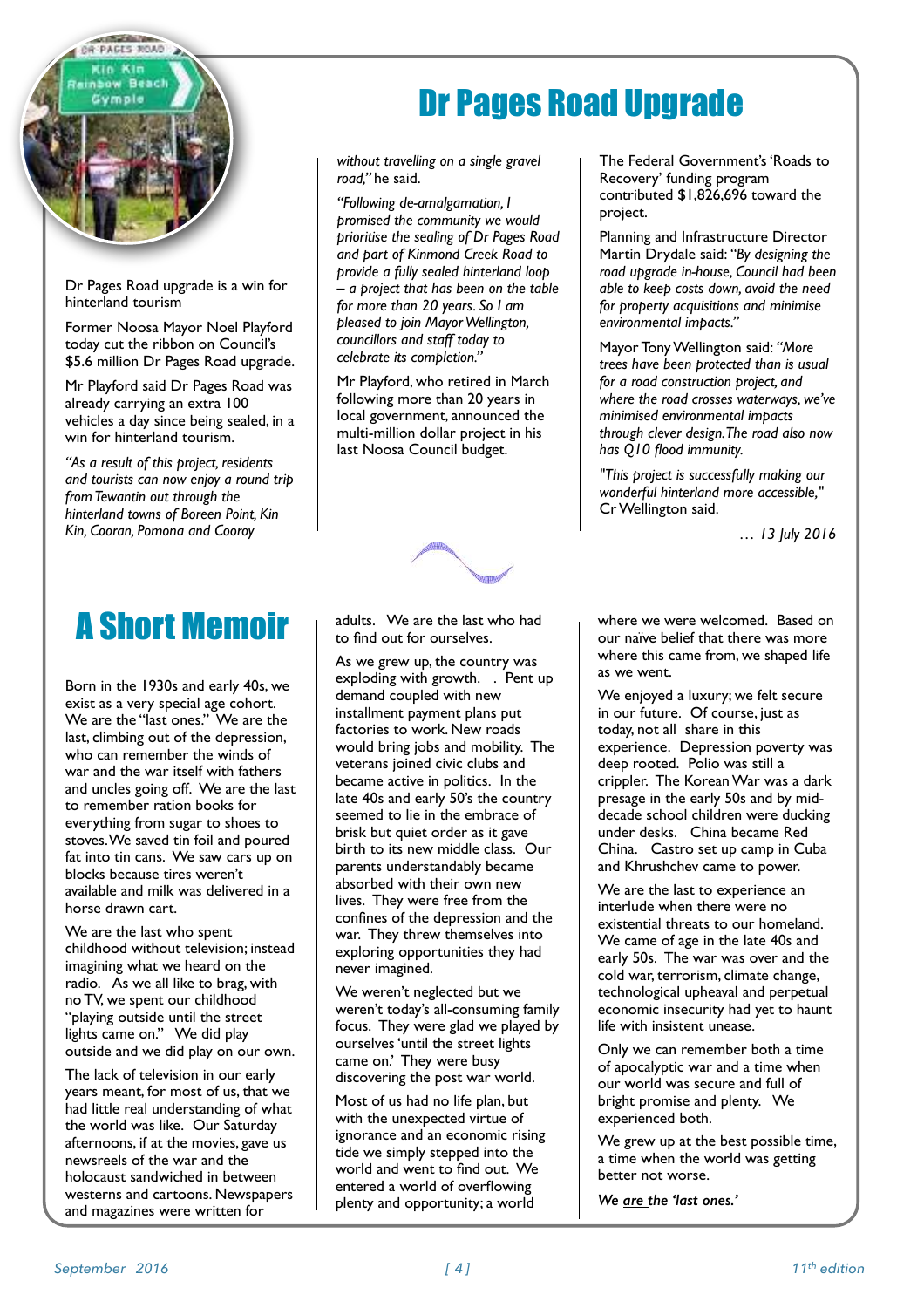## Parkyn Hut 15th Birthday Celebrations

In July, the 15th anniversary of the opening of Parkyn's Hut was celebrated in fine style on the Noosa Ferry, gently meandering between the Tewantin Marina, the Noosa River mouth and the Noosa Woods area

Mother Nature smiled upon us and after good wishes from Tourism Noosa CEO, Damien Massingham we set off.

At each birthday celebration we take the opportunity to recognise Vollies who have contributed over significant periods of time.

On this occasion we recognised the following Vollies -

#### *15 Years*

George Pearce June Colley Gail McBurney

*10 Years*

Julie Goeldner Ron Strudwick

#### *5 Years*

Maz Kerr Irene Land

#### *Honorary Life Membership*

Executive Members of the Committee of Tewantin Heritage and Historical Society agreed to confer Honorary Life Membership of our Association to June Colley in recognition of more than 15 years involvement.

June, along with George and Gail were present at the founding meeting of TH & HS some years before Parkyn's Hut became its home.

June was instrumental in assisting with Council negotiations to secure the Hut to its present site and further assisting with financial arrangements

June has held many positions over the years, notably several 3 year terms as Association President and more recently as

#### Hut Manager.

Being awarded Life Membership took June by surprise and she thanked all Vollies past and present for their help in making Parkyn's Hut such an asset to the Tewantin community and the visitors who come from near and far to enjoy our piece of paradise.

A delicious afternoon tea and tasty beverages were served.

To conclude the afternoon our Honorary Patrons, George Pearce and Olive Donaldson took a deep breath and extinguished the candles on an amazing chocolate profiterole and strawberry masterpiece.

Thanks to all who contributed to the success of the afternoon … those who donated prizes, those who obtained prizes, many who baked goodies, helpers on the day serving food and drinks.

A wonderful team event. *… Davina Rossiter*